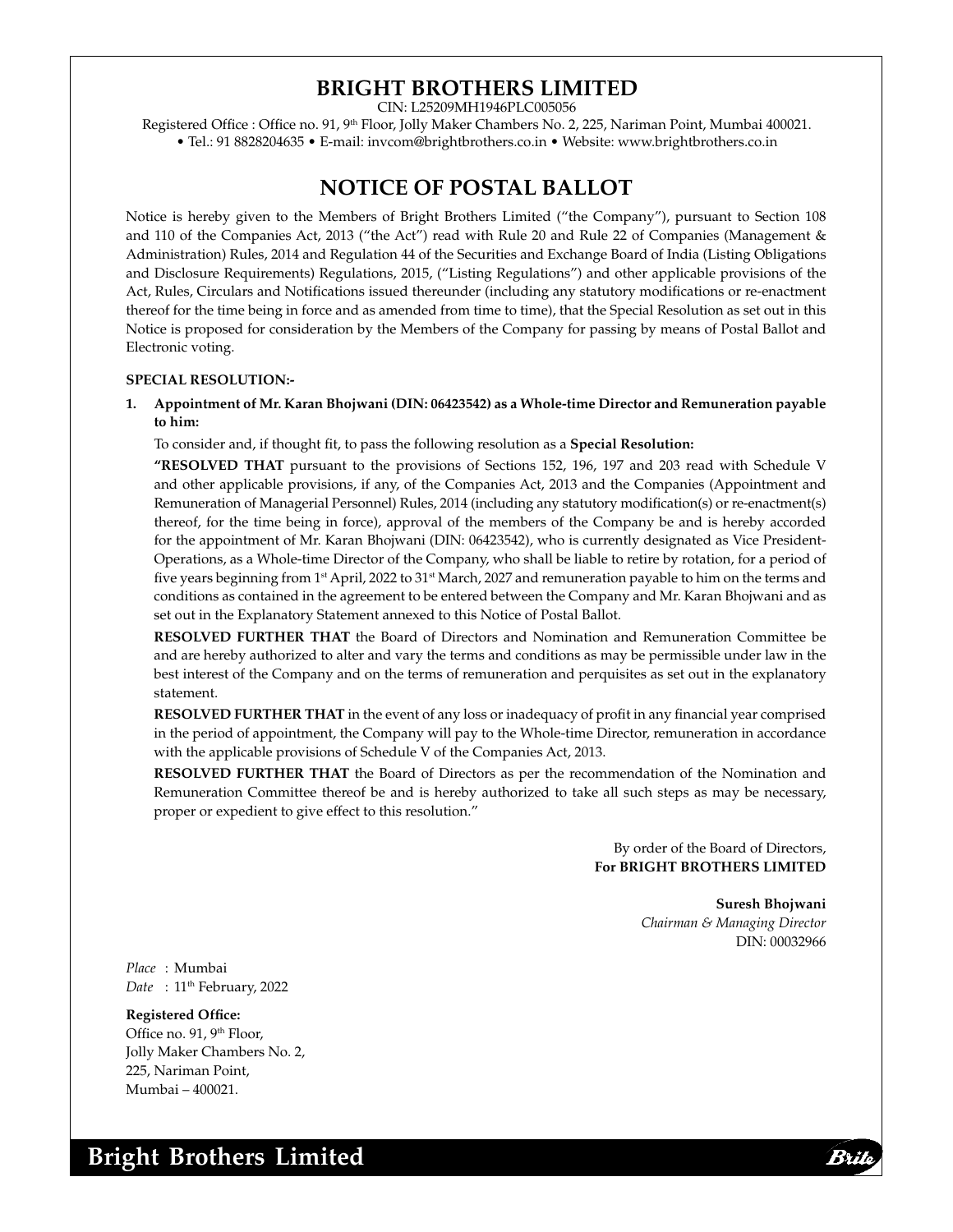## **ANNEXURE TO THE NOTICE**

#### **(Pursuant to Regulation 36(3) of the SEBI (LODR) Regulations, 2015)**

| <b>Particulars</b>                                                                                                                  | Mr. Karan Suresh Bhojwani                                                                                                      |
|-------------------------------------------------------------------------------------------------------------------------------------|--------------------------------------------------------------------------------------------------------------------------------|
| <b>Current Designation</b>                                                                                                          | Vice President-Operations                                                                                                      |
| Date of Birth and age                                                                                                               | 30 <sup>th</sup> April, 1979, Age 42                                                                                           |
| Date of proposed Appointment as a<br><b>Director</b>                                                                                | 1st April, 2022                                                                                                                |
| Qualifications                                                                                                                      | Studied at International Baccalaureate at United World College, Singapore<br>i.                                                |
|                                                                                                                                     | ii. Studied Business Management at Bryant College, United States of America                                                    |
| Experience in specific functional area                                                                                              | Production, Marketing and Sales Management<br>i.                                                                               |
|                                                                                                                                     | Strategic thinking and Decision making<br>ii.                                                                                  |
|                                                                                                                                     | iii. Financial and Technical areas                                                                                             |
| Number of equity shares held in the<br>Company as on 31 <sup>st</sup> March, 2021                                                   | 17,500 equity shares                                                                                                           |
| List of Public Companies in which<br>Directorships held as on 31 <sup>st</sup> March, 2021<br>(Excluding Private limited companies) | NII.                                                                                                                           |
| Chairman/member of the Committees<br>of the Board of the Companies in<br>which he is a Director                                     | Not applicable                                                                                                                 |
| <b>Remuneration Last Drawn</b>                                                                                                      | Rs. 49.85 lakhs per annum for the financial year 2021-22                                                                       |
| Remuneration proposed to be paid                                                                                                    | As mentioned in the special resolution in the Notice of Postal Ballot and<br>explanatory statement annexed to the said Notice. |
| Relationship with other Director/ Key<br><b>Managerial Personnel</b>                                                                | Son of Mr. Suresh Bhojwani, Chairman and Managing Director and<br>i.<br>Mrs. Devika Bhojwani, Whole-time Director.             |
|                                                                                                                                     | Grandson of Mrs. Hira Bhojwani, Non-Executive Director.<br>11.                                                                 |
|                                                                                                                                     | Not related to any other Director/Key Managerial Personnel.                                                                    |

#### **NOTES:**

- 1. The Explanatory Statements and reasons for the proposed Special Resolution pursuant to Section 102 read with Section 110 of the Act setting out material facts are appended herein below. The details of the Director seeking appointment, in terms of Regulation 36(3) of the Listing Regulations and the Act including Secretarial Standard-2, are appended hereto and form part of this Notice.
- 2. The Company has appointed Mr. Abhishek Prakash (FCS 35941: COP 13269) Practicing Company Secretary, to act as the Scrutinizer, for conducting the Postal Ballot process, in a fair and transparent manner.
- 3. The Notice is being sent to all the Members, whose names appear in the Register of Members / list of Beneficial Owners as received from National Securities Depository Limited and Central Depository Services (India) Limited as on Friday,  $11<sup>th</sup>$  February, 2022. The Notice is being sent to members in electronic form to the e-mail addresses registered with the Company or the Depository Participant(s). Physical copy of the Notice and Postal Ballot Form are being sent to those members who have not registered their e-mail address with the Company or the Depository Participant(s) along with postage prepaid self-addressed Business Reply Envelope ('BRE').
- 4. The Members, whose names appear in the Register of Members / List of Beneficial Owners as on, Friday, 11th February, 2022, being the cut-off date, are entitled to vote on the Resolution set forth in this Notice. A person who is not a Member as on the cut-off date should treat this Notice of Postal Ballot for information purpose only. The voting rights of Members shall be in proportion to their shares of the paid-up equity share capital of the Company as on the cut-off date.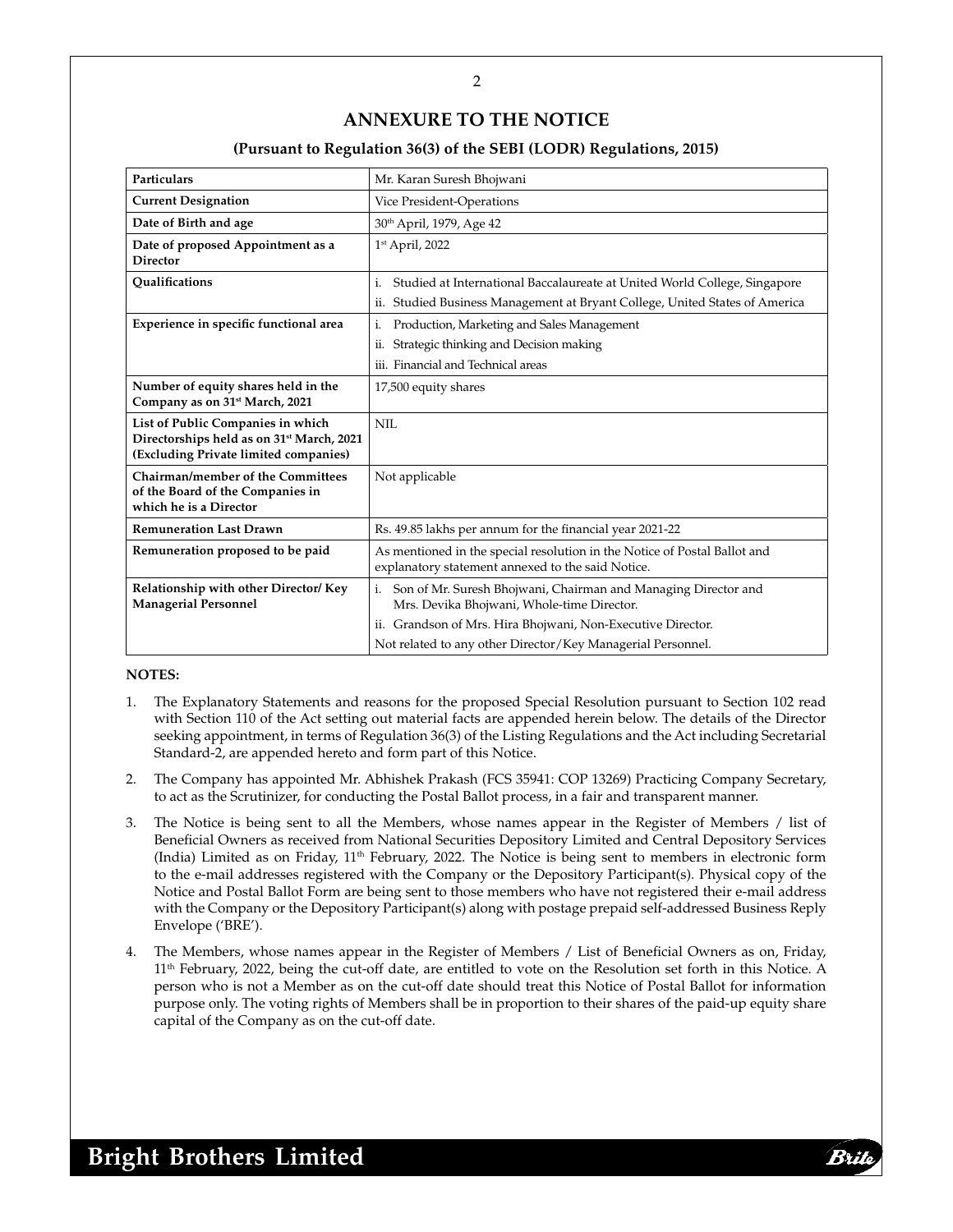- 5. In compliance with provisions of Section 110 and other applicable provisions of the Act read with the Companies (Management & Administration) Rules, 2014, the Company is pleased to offer e-voting facility to all the Members of the Company. For this purpose, the Company has entered into an agreement with Link Intime India Private Limited, Registrar and Share Transfer Agents (RTA) of the Company for facilitating e-voting to enable the Shareholders to cast their votes electronically.
- 6. Members may please note that the Postal Ballot Notice will also be available on the Company's website at www.brightbrothers.co.in, website of the Stock Exchange i.e. BSE Limited at www.bseindia.com and on Link Intime India Private Limited at www.linkintime.co.in.
- Kindly note that the Members can opt for only one mode of voting, i.e., either by Physical Ballot or e-voting. If Members are opting for e-voting, Members are requested not to vote by Physical Ballot also and vice versa. However, in case Members cast their vote by Physical Ballot and e-voting, then voting done through e-voting shall prevail and votes cast through the Physical Ballot will be treated as invalid.
- 8. Members desiring to exercise vote by physical Postal Ballot are requested to carefully read the instructions printed in the Postal Ballot Form and return the Form duly completed and signed in the enclosed self-addressed Business Reply Envelope to the Scrutinizer so as to reach the Scrutinizer on or before the close of working hours on Tuesday, 29<sup>th</sup> March, 2022. The postage cost will be borne by the Company. However, envelopes containing Postal Ballot Form(s), if deposited in person or sent by courier or registered / speed post at the expense of the Member will also be accepted.
- The voting period begins at 9.00 hours IST on Monday, 28<sup>th</sup> February, 2022 and ends at 17.00 hours IST on Tuesday, 29<sup>th</sup> March, 2022. The e-voting module shall be disabled by Link Intime India Private Limited for voting thereafter.
- 10. The Scrutinizer will submit his report to the Chairman or any other person authorized by the Board and declare the result of the voting forthwith after completion of the scrutiny. The results of the voting by Postal Ballot and E-voting will be announced on Wednesday, 30<sup>th</sup> March, 2022. The Resolution, if passed by requisite majority shall be deemed to have been passed on Tuesday, 29<sup>th</sup> March, 2022, being the last date specified by the Company for receipt of duly completed Postal Ballot Forms or e-voting. The Scrutinizer's decision on the validity of votes cast through Postal Ballot will be final.
- 11. Results of voting shall be declared within 48 hours from the conclusion of the remote e-voting and the declared results along with the report of the scrutinizer shall be accessed on the website of BSE Limited i.e. www.bseindia.com, Company i.e. www.brightbrothers.co.in and Link Intime India Private Limited i.e. https://instavote.linkintime.co.in.
- 12. The vote in this Postal Ballot cannot be exercised through proxy.

**By order of the Board of Directors, For BRIGHT BROTHERS LIMITED**

> **Suresh Bhojwani** *Chairman & Managing Director* DIN: 00032966

*Place* : Mumbai Date : 11<sup>th</sup> February, 2022

**Registered Office:**  Office no. 91, 9th Floor, Jolly Maker Chambers No. 2, 225, Nariman Point, Mumbai- 400021

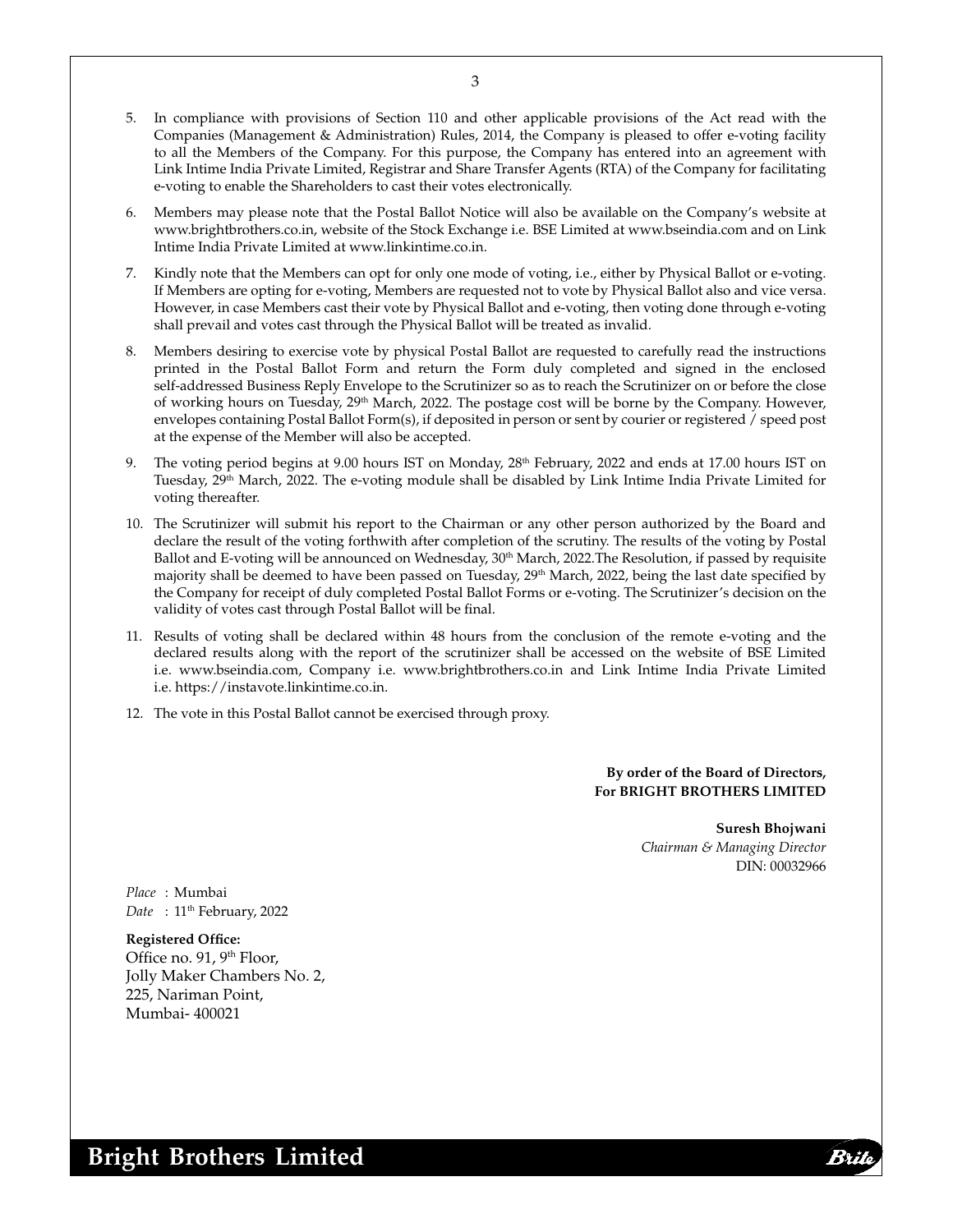## **EXPLANATORY STATEMENT PURSUANT TO SECTION 102 OF THE COMPANIES ACT, 2013**

As on the date of the notice of Postal Ballot, the Company has six Directors on the Board which comprises of three Independent Directors, two Executive Directors and one Non-Executive Director. The tenure of Mrs. Hira Bhojwani (DIN: 00032997), Non-Executive Director of the Company expires on 31st March, 2022.

As per Regulation 17(1)(c) of the Securities and Exchange Board of India (Listing Obligations and Disclosure Requirements), 2015 (hereinafter referred to as "Listing Regulations"), the Board of Directors of the Company shall comprise of not less than six Directors if the listed company is included in the top 2000 listed entities as per the market capitalization of the Company as on 31<sup>st</sup> March, 2021. As per the list of entities issued by BSE Ltd. as on 31<sup>st</sup> March, 2021, our Company is included in the top 2000 listed entities as per the market capitalization. Hence, the Board of Directors of our Company should comprise of six Directors in order to comply with the aforesaid Regulation.

As the tenure of Mrs. Hira Bhojwani is expiring on 31<sup>st</sup> March, 2022, subject to the approval of the Members of the Company, the Nomination and Remuneration Committee has recommended the appointment of Mr. Karan Bhojwani, who is currently designated as Vice President-Operations, as Whole-time Director of the Company with effect from 1<sup>st</sup> April, 2022, for the period of five years beginning from  $1<sup>st</sup>$  April, 2022 to 31st March, 2027 and the remuneration payable to him as per the terms and conditions stated below.

The Board of Directors of the Company at its meeting held on 11<sup>th</sup> February, 2022 has, subject to the approval of the Members of the Company, approved the said appointment and the remuneration payable to him. The Company is seeking approval of the Members by passing the special resolution through Postal Ballot procedure as per the Section 108 and 110 of the Companies Act, 2013 ('the Act') read with Rule 20 and Rule 22 of Companies (Management & Administration) Rules, 2014 and Regulation 44 of the Listing Regulations.

It is therefore proposed to appoint Mr. Karan Bhojwani as Whole-time Director of the Company and approve his remuneration as detailed herein. A brief profile of Mr. Karan Bhojwani as per Regulation 36(3) of the Listing Regulations is provided below.

#### **Brief Profile of Mr. Karan Bhojwani, Vice President-Operations:**

Mr. Karan Bhojwani has immense knowledge of the industry in which the Company operates and its business operations. Further, his expertise and skills have contributed effectively to the growth of the Company. He is associated with the Company since 2003 (i.e. for 19 years). He joined the Company as a Management Trainee in the Brite Consumer Division, then he was appointed as Manager-Brite Branded Products w.e.f. 1<sup>st</sup> September, 2006 to manage business on all India basis. In order to look after the overall operation of all the manufacturing units, Mr. Karan Bhojwani was given an additional responsibility to expand the business and therefore he was appointed as Vice President- Operations w.e.f. 1st April, 2011.

The Company achieved significant progress under his leadership. His contribution has been noteworthy to the Company's growth trajectory. Therefore, the Company is seeking approval from its members for appointment of Mr. Karan Bhojwani as Whole-time Director w.e.f. 1<sup>st</sup> April, 2022 and the remuneration payable to him. The details of proposed remuneration are provided below:

| Term of appointment  | 5 years (1 <sup>st</sup> April, 2022 to 31 <sup>st</sup> March, 2027) |
|----------------------|-----------------------------------------------------------------------|
| Term of remuneration | 3 years (1 <sup>st</sup> April, 2022 to 31 <sup>st</sup> March, 2025) |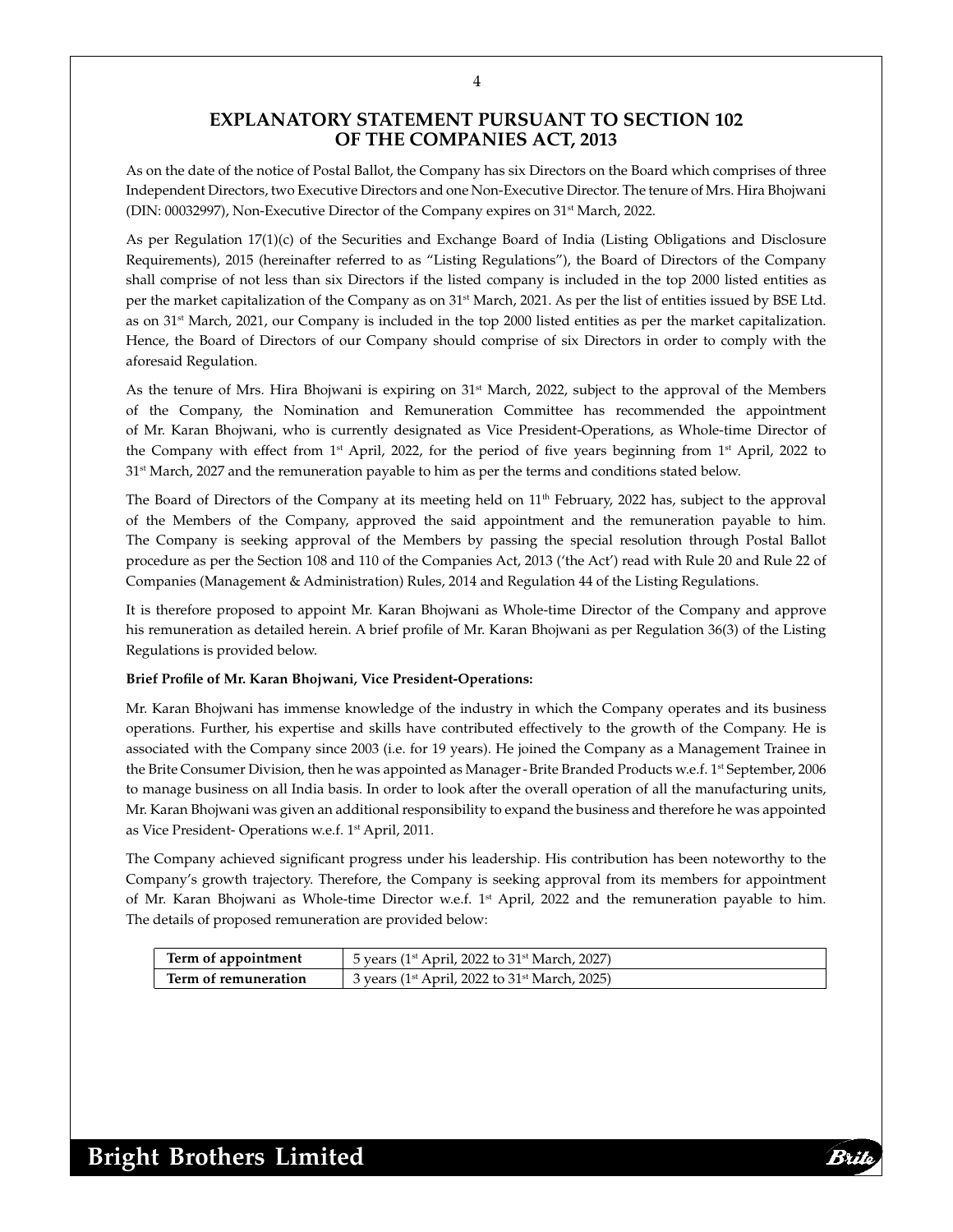#### **Terms and conditions of remuneration:**

The proposed terms and conditions of remuneration subject to the limits prescribed under Schedule V of the Companies Act, 2013 are provided below:

#### **a. Basic Salary:**

 Rs. 1,90,000 p.m. (Rupees One Lakh Ninety Thousand only) with authority to the Board of Directors to grant annual increment(s) as they may deem fit based on the recommendation of the Nomination and Remuneration Committee.

#### **b. Allowances:**

- i. House Rent Allowance payable monthly, equivalent to 50% of basic salary.
- ii. Leave Travel Allowance as per the Company's policy.
- iii. Other Allowances like Home Maintenance, Special Allowance, Education Allowance, Conveyance Allowance, Uniform Allowance and Soft furnishing Allowance as per Company's policy.

#### **c. Perquisites:**

- i. Health Insurance Policy of self and family and Personal Accident Insurance as per Company's policy.
- ii. Reimbursement of expenses incurred for purchase of books and periodicals.
- iii. Reimbursement of entertainment expenses incurred in the course of business of the Company.
- iv. Reimbursement of Membership fees of two clubs in India (excluding admission and life membership fees).
- v. Reimbursement of charges pertaining to gas, electricity, water and any other utility bills.
- vi. Reimbursement of expenses incurred by the Director on behalf of the Company.
- vii. Provision of Car with driver for official as well as personal use.
- viii. Communication facilities like telephone, internet connection and such other facilities at the residence of the Director.

The perquisites/ allowances shall be valued as per the Income-tax Rules, wherever applicable, in the absence of such rules perquisites/ allowances shall be valued at actual cost.

#### **d. Other perquisites as per rules of the Company:**

- i. Contribution to Provident Fund
- ii. Superannuation Fund
- iii. Gratuity Premium

#### **Disclosures as per the provisions of the Companies Act, 2013 and SEBI's Listing Regulations:**

Mr. Karan Bhojwani has confirmed that he is neither disqualified from being appointed as a Director in terms of Section 164 of the Act nor he is debarred from holding office as a Director of the Company, by virtue of any order issued by the Securities and Exchange Board of India or any other such authority and he has given his consent to act as a Director of the Company.

Except the Promoters of the Company, none of the other Directors / Key Managerial Personnel of the Company/ their relatives are, in any way, concerned or interested, financially or otherwise, in this resolution. This statement may also be regarded as an appropriate disclosure under the Listing Regulations.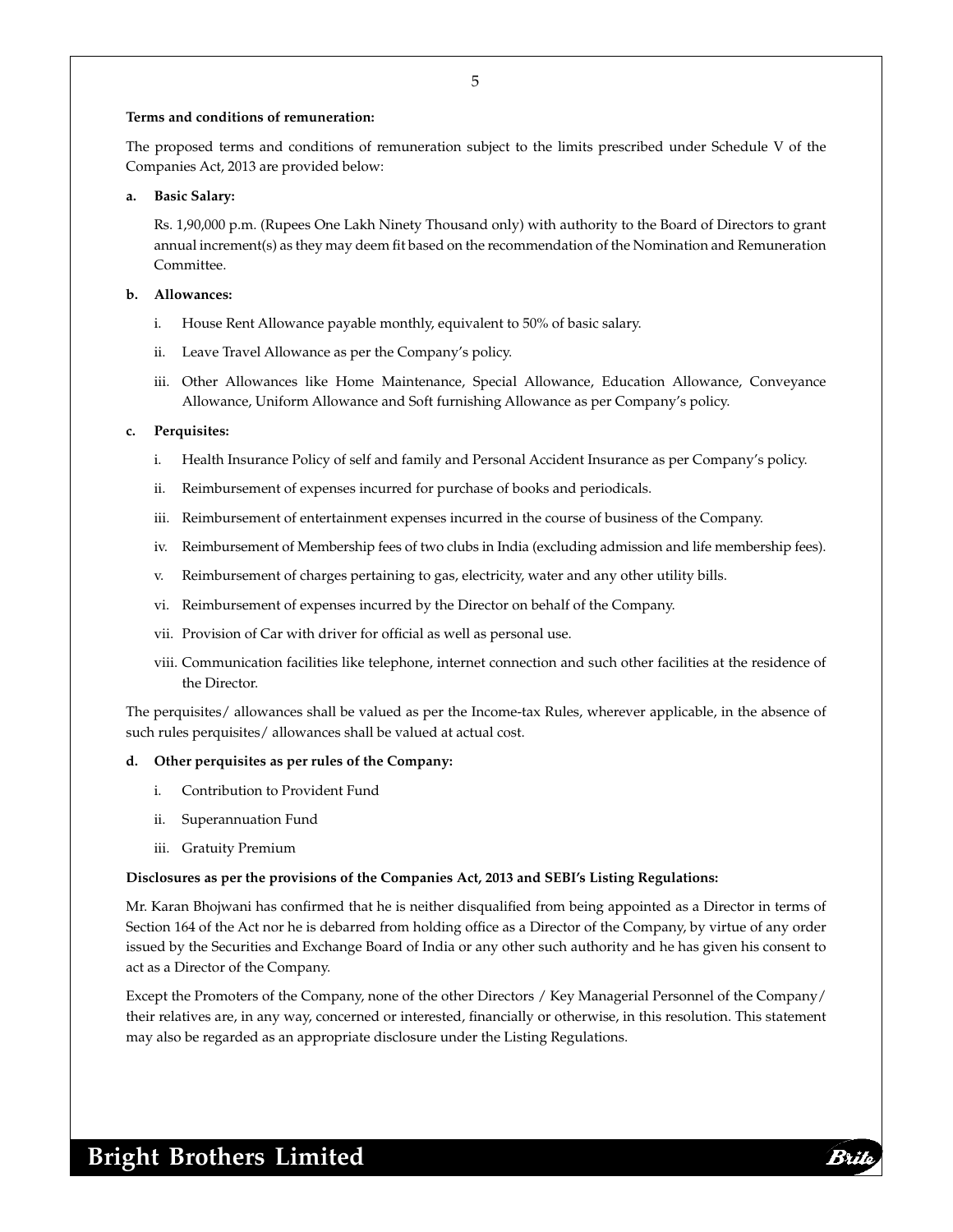### 6

## **INSTRUCTIONS FOR VOTING THROUGH ELECTRONIC MEANS:**

As per the SEBI circular dated December 9, 2020, individual shareholders holding securities in demat mode can register directly with the depository or will have the option of accessing various ESP portals directly from their demat accounts.

| <b>Type of shareholders</b>                                                     | Login Method |                                                                                                                                                                                                                                                                                                                                                                                                                                                                                                                                                                                                                                                                                                                                                                                                                                       |
|---------------------------------------------------------------------------------|--------------|---------------------------------------------------------------------------------------------------------------------------------------------------------------------------------------------------------------------------------------------------------------------------------------------------------------------------------------------------------------------------------------------------------------------------------------------------------------------------------------------------------------------------------------------------------------------------------------------------------------------------------------------------------------------------------------------------------------------------------------------------------------------------------------------------------------------------------------|
| <b>Individual Shareholders</b><br>holding securities in<br>demat mode with NSDL | $\bullet$    | If you are already registered for NSDL IDeAS facility, please visit the<br>e-Services website of NSDL. Open web browser by typing the following URL:<br>https://eservices.nsdl.com either on a Personal Computer or on a mobile. Once<br>the home page of e-Services is launched, click on the "Beneficial Owner" icon<br>under "Login" which is available under 'IDeAS' section. A new screen will<br>open. You will have to enter your User ID and Password.                                                                                                                                                                                                                                                                                                                                                                        |
|                                                                                 | $\bullet$    | After successful authentication, you will be able to see e-Voting services. Click<br>on "Access to e-Voting" under e-Voting services and you will be able to see<br>e-Voting page. Click on Company name or e-Voting service provider name i.e.<br>LINKINTIME and you will be re-directed to "InstaVote" website for casting<br>your vote during the remote e-Voting period.                                                                                                                                                                                                                                                                                                                                                                                                                                                          |
|                                                                                 | $\bullet$    | If the user is not registered for IDeAS e-Services, option to register is available at<br>https://eservices.nsdl.com. Select "Register Online for IDeAS "Portal or click at<br>https://eservices.nsdl.com/SecureWeb/IdeasDirectReg.jsp                                                                                                                                                                                                                                                                                                                                                                                                                                                                                                                                                                                                |
|                                                                                 | ٠            | Visit the e-Voting website of NSDL. Open web browser by typing the following<br>URL: https://www.evoting.nsdl.com/ either on a Personal Computer or on a<br>mobile. Once the home page of e-Voting system is launched, click on the icon<br>"Login" which is available under 'Shareholder/Member' section. A new screen<br>will open. You will have to enter your User ID (i.e. your sixteen digit demat<br>account number hold with NSDL), Password/ OTP and a Verification Code as<br>shown on the screen. After successful authentication, you will be redirected to<br>NSDL Depository site wherein you can see e-Voting page. Click on Company<br>name or e-Voting service provider name <i>i.e.</i> LINKINTIME and you will be<br>redirected to "InstaVote" website for casting your vote during the remote<br>e-Voting period. |
| <b>Individual Shareholders</b><br>holding securities in<br>demat mode with CDSL | $\bullet$    | Existing user of who have opted for Easi / Easiest, they can login through their<br>User ID and password. Option will be made available to reach e-Voting page<br>without any further authentication. The URL for users to login to Easi/Easiest<br>are https://web.cdslindia.com/myeasi/home/login or www.cdslindia.com<br>and click on New System Myeasi.                                                                                                                                                                                                                                                                                                                                                                                                                                                                           |
|                                                                                 | $\bullet$    | After successful login of Easi / Easiest the user will be also able to see the E Voting<br>Menu. The Menu will have link of e-Voting service provider <i>i.e.</i> LINKINTIME.<br>Click on "LINKINTIME" and you will be redirected to "InstaVote" website for<br>casting your vote during the remote e-Voting period.                                                                                                                                                                                                                                                                                                                                                                                                                                                                                                                  |
|                                                                                 | $\bullet$    | If the user is not registered for Easi/Easiest, option to register is available at<br>https://web.cdslindia.com/myeasi/Registration/EasiRegistration.                                                                                                                                                                                                                                                                                                                                                                                                                                                                                                                                                                                                                                                                                 |
|                                                                                 | $\bullet$    | Alternatively, the user can directly access e-Voting page by providing demat<br>Account Number and PAN No. from a link in www.cdslindia.com home page.<br>The system will authenticate the user by sending OTP on registered Mobile<br>& Email as recorded in the demat Account. After successful authentication,<br>user will be provided links for the respective ESP i.e. LINKINTIME. Click on<br>LINKINTIME and you will be redirected to "InstaVote" website for casting your<br>vote during the remote e-Voting period.                                                                                                                                                                                                                                                                                                         |

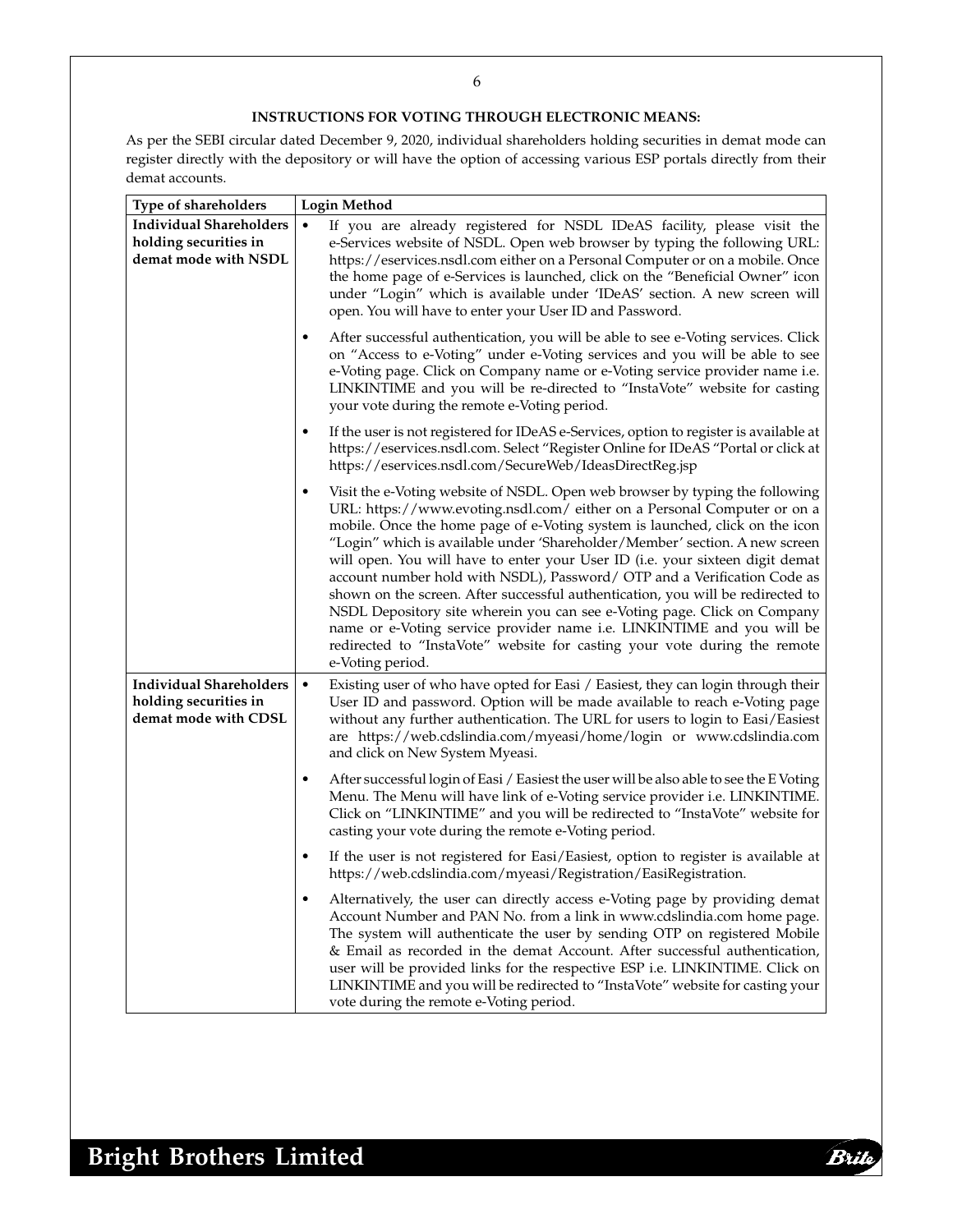| Type of shareholders                                                     | <b>Login Method</b>                                                                                                                                                                                                                                            |
|--------------------------------------------------------------------------|----------------------------------------------------------------------------------------------------------------------------------------------------------------------------------------------------------------------------------------------------------------|
| <b>Individual Shareholders</b><br>(holding securities                    | You can also login using the login credentials of your demat account through<br>$\bullet$<br>your Depository Participant registered with NSDL/CDSL for e-Voting facility.                                                                                      |
| in demat mode) &<br>login through their<br>depository participants       | Once login, you will be able to see e-Voting option. Once you click on e-Voting<br>$\bullet$<br>option, you will be redirected to NSDL/CDSL Depository site after successful<br>authentication, wherein you can see e-Voting feature.                          |
|                                                                          | Click on Company name or e-Voting service provider name i.e. LINKINTIME<br>$\bullet$<br>and you will be redirected to "InstaVote" website for casting your vote during<br>the remote e-Voting period.                                                          |
| Individual                                                               | Open the internet browser and launch the URL: https://instavote.linkintime.co.in<br>1.                                                                                                                                                                         |
| <b>Shareholders holding</b><br>securities in Physical<br>mode & e-Voting | A. Click on "Sign Up" under 'SHARE HOLDER' tab and register with your<br>following details: -                                                                                                                                                                  |
| Service Provider is<br><b>LINKINTIME</b>                                 | User ID: Shareholders/members holding shares in physical form shall<br>1.<br>provide Event No + Folio Number registered with the Company.                                                                                                                      |
|                                                                          | PAN: Enter your 10-digit Permanent Account Number (PAN) Members<br>2.<br>who have not updated their PAN with the Depository Participant (DP)/<br>Company shall use the sequence number provided to you, if applicable.                                         |
|                                                                          | <b>DOB/DOI:</b> Enter the Date of Birth (DOB)/Date of Incorporation (DOI)<br>3.<br>(As recorded with your DP/Company - in DD/MM/YYYY format).                                                                                                                  |
|                                                                          | Bank Account Number: Enter your Bank Account Number (last four<br>4.<br>digits), as recorded with your DP/Company.                                                                                                                                             |
|                                                                          | Shareholders/members holding shares in physical form but have not<br>recorded 'c' and 'd', shall provide their Folio Number in 'd' above                                                                                                                       |
|                                                                          | Set the password of your choice (The password should contain minimum<br>В.<br>8 characters, at least one special Character (@!#\$&*), at least one numeral,<br>at least one alphabet and at least one capital letter).                                         |
|                                                                          | C. Click "confirm" (Your password is now generated).                                                                                                                                                                                                           |
|                                                                          | Click on 'Login' under 'SHARE HOLDER' tab.<br>2.                                                                                                                                                                                                               |
|                                                                          | 3.<br>Enter your User ID, Password and Image Verification (CAPTCHA) Code and<br>click on 'Submit'.                                                                                                                                                             |
|                                                                          | After successful login, you will be able to see the notification for e-voting.<br>4.<br>Select 'View' icon.                                                                                                                                                    |
|                                                                          | 5.<br>E-voting page will appear.                                                                                                                                                                                                                               |
|                                                                          | Refer the Resolution description and cast your vote by selecting your desired<br>6.<br>option 'Favour / Against' (If you wish to view the entire Resolution details, click<br>on the 'View Resolution' file link).                                             |
|                                                                          | After selecting the desired option i.e. Favour / Against, click on 'Submit'. A<br>7.<br>confirmation box will be displayed. If you wish to confirm your vote, click on<br>'Yes', else to change your vote, click on 'No' and accordingly modify your vote.     |
| Institutional                                                            | Institutional shareholders (i.e. other than Individuals, HUF, NRI etc.) and Custodians                                                                                                                                                                         |
| shareholders:                                                            | are required to log on the e-voting system of LIIPL at https://instavote.linkintime.                                                                                                                                                                           |
|                                                                          | co.in and register themselves as 'Custodian / Mutual Fund / Corporate Body'. They                                                                                                                                                                              |
|                                                                          | are also required to upload a scanned certified true copy of the Board Resolution /<br>Authority letter/ Power of Attorney etc. together with attested specimen signature<br>of the duly Authorised Representative(s) in PDF format in the 'Custodian / Mutual |
|                                                                          | Fund / Corporate Body' login for the Scrutinizer to verify the same.                                                                                                                                                                                           |